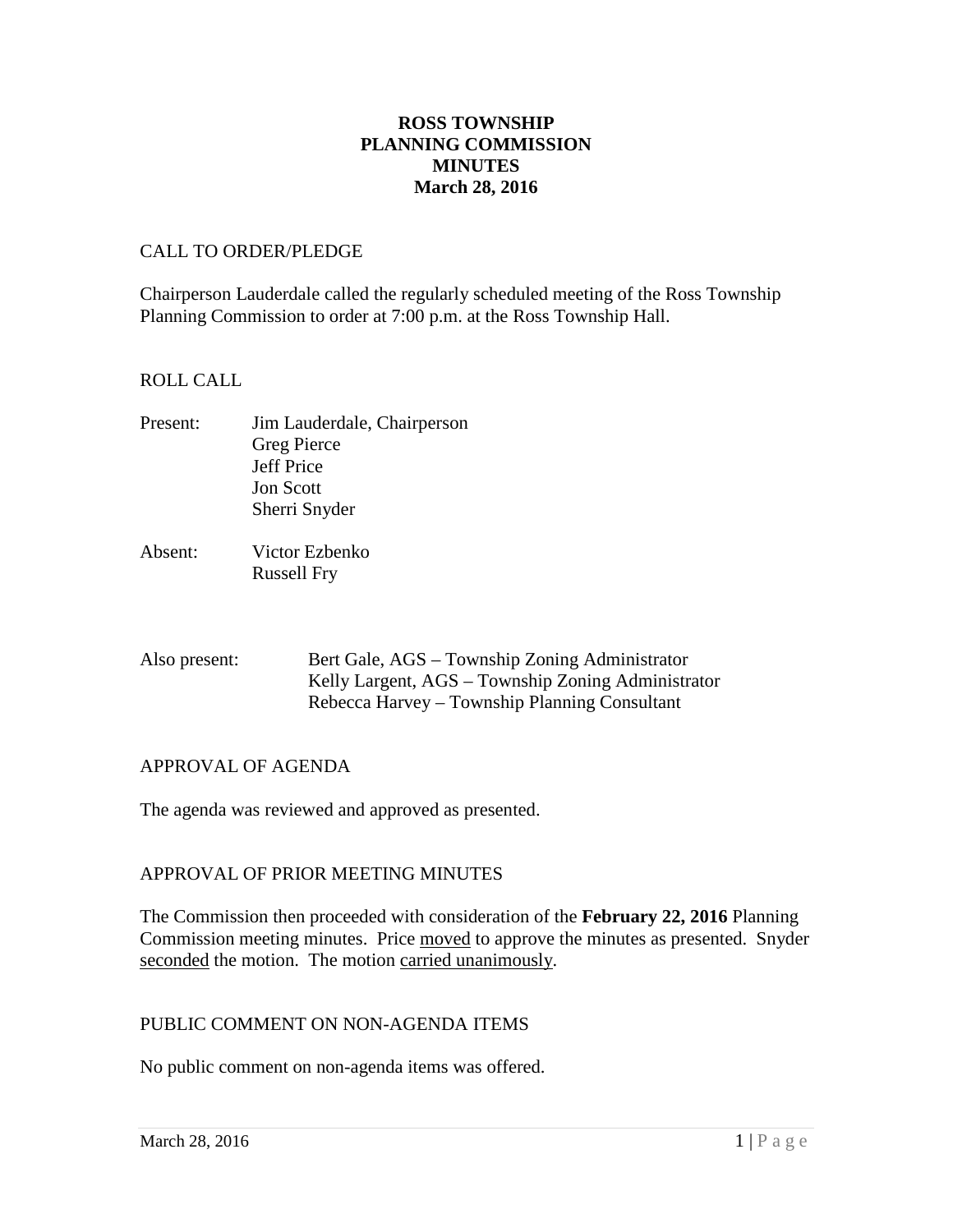#### NEW BUSINESS

1. 2016-2017 Planning Commission Meeting Schedule

Snyder moved to adopt by resolution the proposed 2016-2017 Planning Commission Meeting Schedule. Scott seconded the motion. The motion carried unanimously.

2. Election of Officers

Price moved the nomination and election of Lauderdale as Planning Commission Chair for the 2016-2017 fiscal year. Pierce seconded the motion. The motion carried unanimously.

Pierce moved the nomination and election of Price and Fry as Planning Commission Co-Chairs for the 2016-2017 fiscal year. Scott seconded the motion. The motion carried unanimously.

Snyder moved the nomination and election of Fry as Planning Commission Secretary for the 2016-2017 fiscal year. Price seconded the motion. The motion carried unanimously.

3. 2015 Planning Commission Annual Report

In review of the Annual Report, it was noted that Item 2 should be updated to reflect the comments provided by Fry in an email to Chairperson Lauderdale dated March 28, 2016. It was further noted that amendments recommended to Section 18.4 – Accessory Structures should be added to *Issues Subsequent to Work Plan.*

The Commission noted the accuracy and completeness of the remainder of the 2015 Annual Report prepared by Chairperson Lauderdale and accepted same as amended.

4. 2016-2017 Planning Commission Work Plan

Chairperson Lauderdale referenced the draft Planning Commission Work Plan and noted that the proposed work items were not prioritized.

In response to questions, it was confirmed that the Master Plan was reviewed and updated in 2012. It was agreed that the Planning Commission would review same and determine if further review/update was necessary.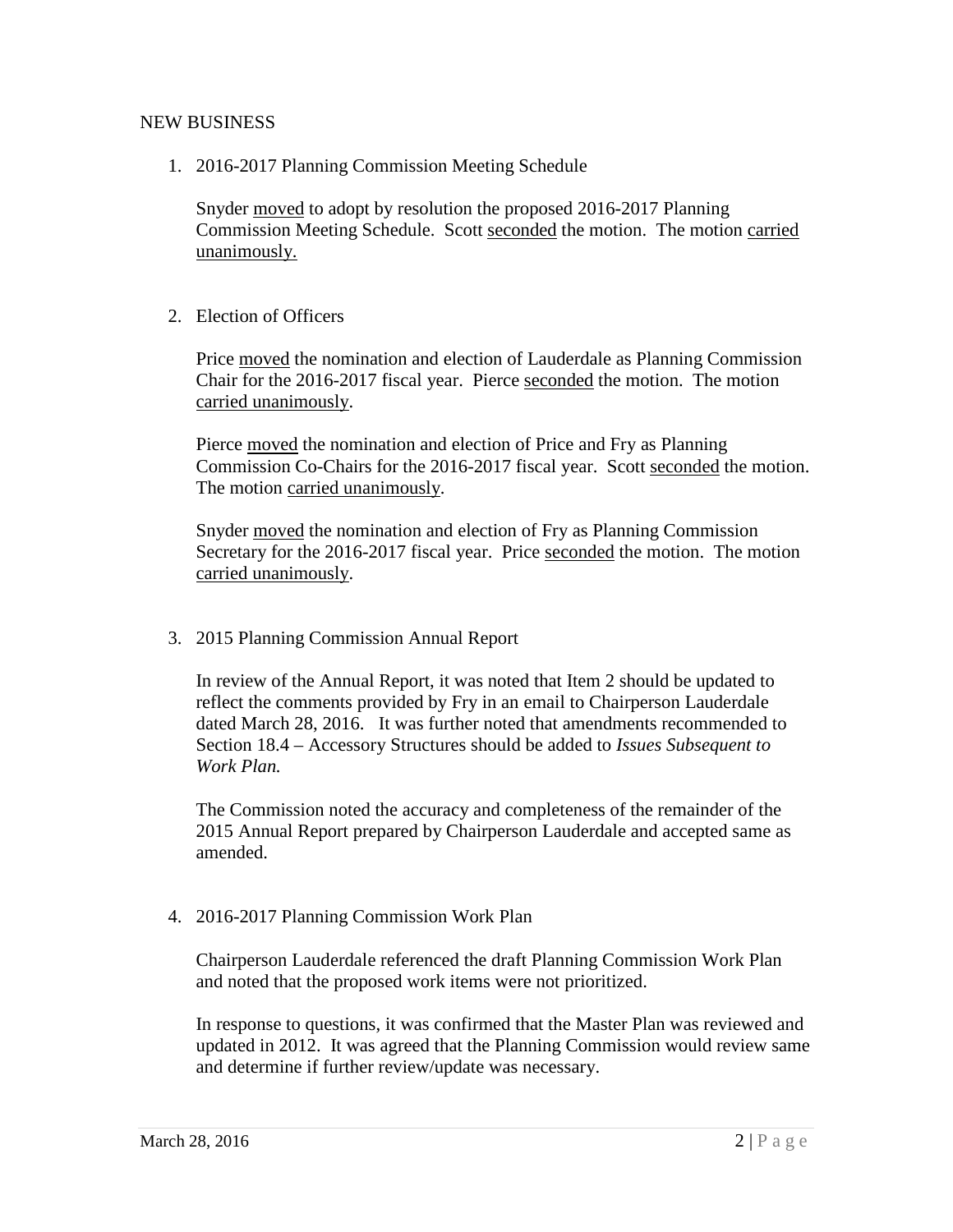The Planning Commission accepted the draft Work Plan and scheduled adoption of same for the April Planning Commission meeting.

## UNFINISHED BUSINESS

1. Dock Rental Issue - Section 17.2 Boathouses and Dock Regulations.

Chairperson Lauderdale stated that the Commission had requested legal review/opinion regarding proposed changes to Section 17.2 and the existing provisions applicable to access lots/access lot beneficiaries set forth in Section 17.1. He noted that at the March meeting, Harvey provided the following summary of the consult with Attorney Thall:

- Adopting new text implies that the existing text (Sections 17.1 or 17.2) does not address the matter of dock rental. This has the potential impact of creating claims of lawful nonconformity upon the adoption of the 'new' standard.
- If the Planning Commission concludes that Section 17.1 requires clarity in its regulation of dock rental . . a request to the Township Attorney for review would be appropriate and, if necessary, the text could be directed to the ZBA for formal interpretation. This would allow any subsequent revision to Section 17.2 to be declared a confirmation or clarification of an already existing standard.

Further, the following conclusions/suggestions were offered:

- 1) As written, Section 17.1 does not allow a nonconforming waterfront lot to serve more than one access lot beneficiary. Many waterfront lots in Ross Township are nonconforming lots and so do not have the ability to provide lawful access to other than the owner/occupant.
- 2) Consider a revision to the current definition of 'access lot beneficiary' so as to add 'Members of the same family as defined by Section 2.2 of this Ordinance shall be collectively considered as one access lot beneficiary.'
- 3) Consider simply amending Section 17.1 A.7. to limit the use of an approved dock by a qualified 'access lot beneficiary' . . to address the potential for access/use of a dock from the waterway instead of the access lot.

Following Board discussion, Harvey was directed to develop draft text pursuant to the suggestions outlined. Chairperson Lauderdale referenced the requested draft text provided by Harvey.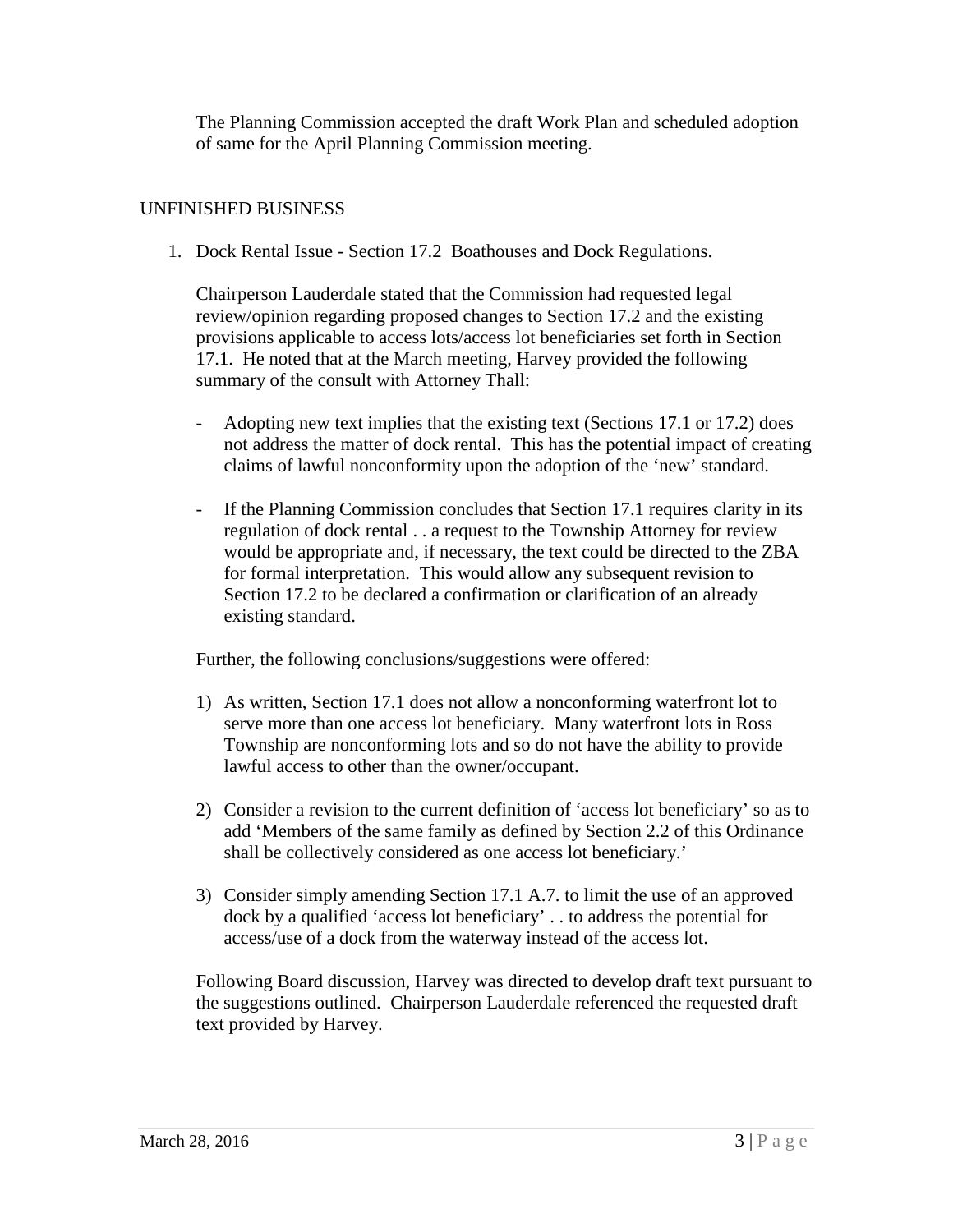General Board discussion ensued. Scott stated his agreement with the attorney's suggestion to direct the existing text to the Zoning Board of Appeals for an interpretation of its application to the matter of dock rental. Planning Commission members agreed. It was determined that the request would be forwarded to the Zoning Board of Appeals for placement on a future agenda and that no changes to the existing text would be considered until the request had been addressed by the Board.

2. Horse Boarding Facility

Chairperson Lauderdale noted that the Planning Commission had forwarded the proposed draft text changes applicable to a 'horse boarding facility' to the Township Attorney for review/comment.

Harvey provided the following summary of the consult with Attorney Thall:

- Replace the term 'property' with 'lot' given a definition of 'lot' currently exists in the Ordinance.
- Consider deleting 'existing' from Article 20, Item 13., B. 8.
- It is likely that most 'horse boarding facilities' will fall under the Right to Farm Act GAAMPS given the commercial nature of their operation.

The Planning Commission noted their agreement with the assessment and suggestions made by Attorney Thall. Pierce then moved to accept the draft text, as revised, for public hearing. Scott seconded the motion. The motion carried unanimously.

3. Nonconforming Uses, Buildings/Structures and Lots / Variance Standards

Chairperson Lauderdale advised that pursuant to Board discussion/direction in February, Harvey provided suggested revisions to Sections 22.3, 22.4, and 23.8 for Commission review and discussion.

Harvey provided an overview of the information, noting that sample text from nearby communities regarding nonconforming uses and building/structures and variance criteria were included for Board reference. She noted that guidelines for the granting of variances published by the Michigan Association of Planning (MAP) were also included.

Lengthy Board discussion ensued wherein the following was noted: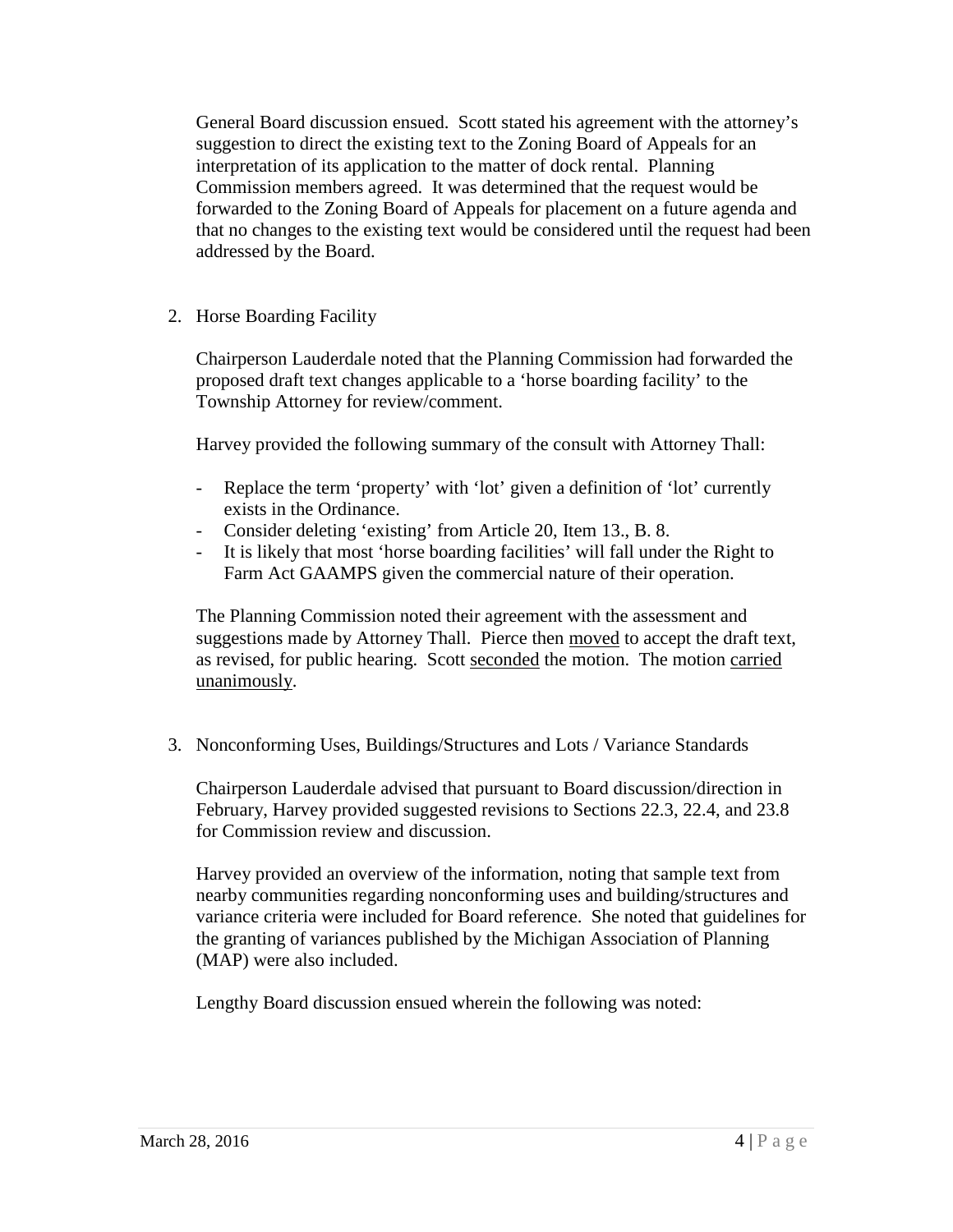## *Nonconforming Uses and Buildings/Structures:*

- There is interest in addressing the alteration of a nonconforming use or building/structure similar to Prairieville Township.
- Such an approach would allow for a reasonable approach to many situations in Ross Township.
- It would be consistent with the approach recently adopted for accessory buildings.

## *Variance Criteria:*

- The criteria set forth in the Richland and Prairieville Township ordinances seems to make more sense.
- The noted criteria follows the recommendations of the MAP Guidelines.
- It would be a positive change to make the criteria clear and to have a similar approach as adjacent communities.

Harvey was directed to draft the suggested revisions to Sections 22.3. 22.4 and 23.8 for Commission consideration in April. It was suggested that the draft text also be submitted to the Zoning Board of Appeals and the Township Attorney for review.

4. Gull Harbor Point

Gale stated that the Township Supervisor recently met with the applicant and his landscape contractor and reviewed the specific landscaping requirements of the project and the June 1, 2016 deadline for completion.

5. Screening Standards

Chairperson Lauderdale noted that continued discussion of the proposed screening standards has been scheduled for April.

6. Watershed Protection Strategies

Chairperson Lauderdale noted that discussion of this Work Plan Item has been scheduled for April.

## REPORT FROM TOWNSHIP BOARD

Scott provided updates on the status of the new Township Hall; the continuing work of GLAT and the funding efforts related to the extension of non-motorized pathways into